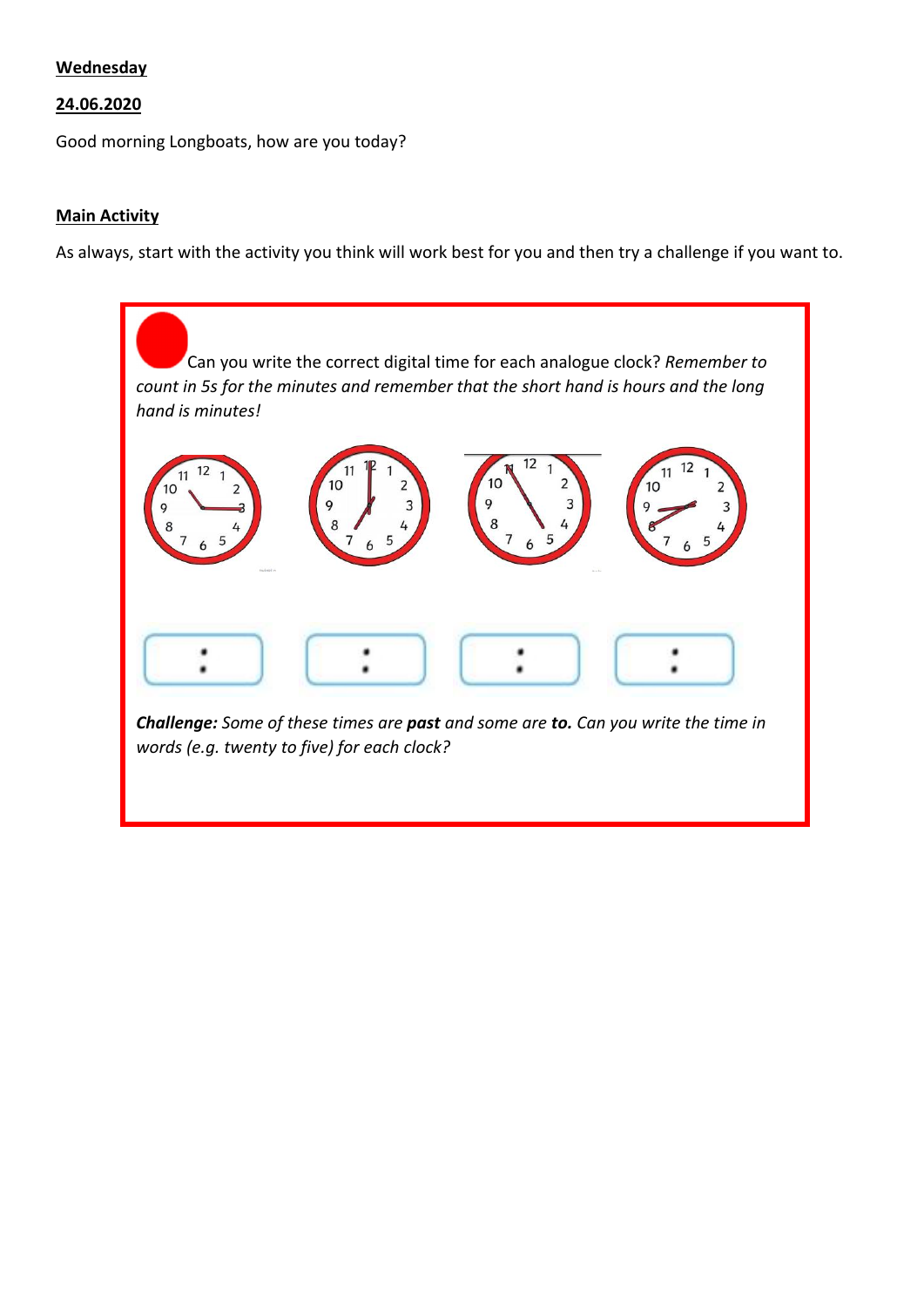The traffic on the way to Angela's work is terrible! It should twenty five minutes to drive to work but here are her departure and arrival times for the last 6 days. Can you count on to work out how long the journey took each day?

This interactive clock might help you to count on more easily.

https://mathsframe.co.uk/en/resources/resource/90/itp-clock

| journey time | Angela's arrival |
|--------------|------------------|
|              | 08:15            |
|              | 07:55            |
|              | 08:22            |
|              | 08:41            |
|              | 08:32            |
|              | 08:03            |
|              |                  |

 Terry is designing a brand new airport with two runways. He has spoken to lots of different airlines and got ten flights that could go from his airport in Leicester.

| <b>Destination</b>       | <b>Athens</b><br>(Greece) | New York<br>(USA) | <b>Tenerife</b> | Lagos (Nigeria)   |
|--------------------------|---------------------------|-------------------|-----------------|-------------------|
| <b>Departure</b><br>time | 09:50                     | 12:15             | 10:20           | 15:30             |
| <b>Destination</b>       | Melbourne<br>(Australia)  | Paris<br>(France) | Bali            | Mumbai<br>(India) |
| <b>Departure</b><br>time | 06:45                     | 18:15             | 11:15           | 19:20             |

It takes 30 minutes for each plane to be cleaned and refuelled (which happens on the runway). Then, it takes 20 minutes to get all the passengers on board and do a safety check. Finally, it takes 8 minutes to taxi down the runway and lift off safely.

1. Terry wants to know how long he needs to give each plane on the runway before its take off time. Can you work it out?

- 2. What time would the plane for Athens start needing the runway?
- 3. What time would the plane for Paris start needing the runway?
- 4. Can you put the planes in order throughout the day?